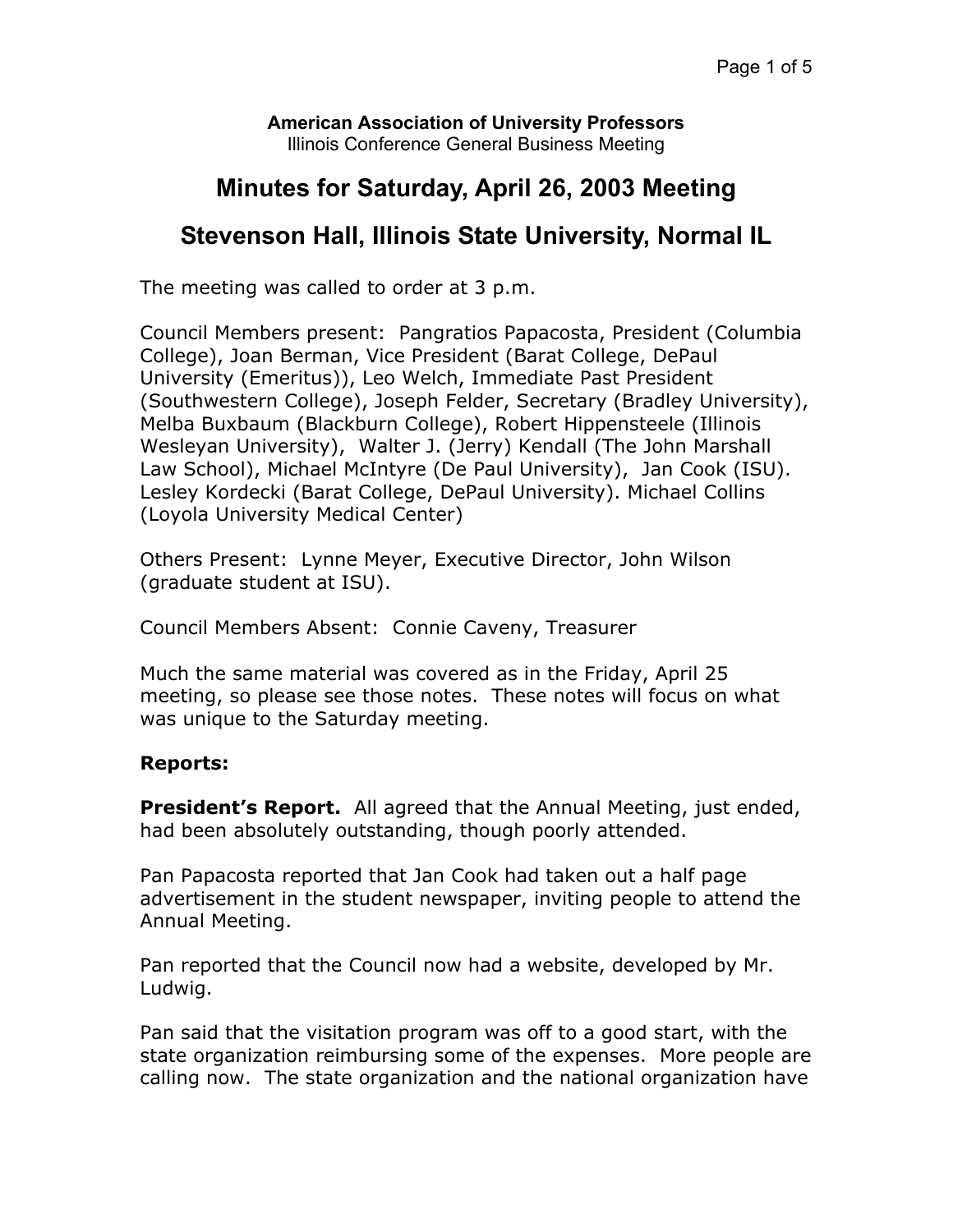gotten involved in some local problems. One chapter in the state, at a private institution, wants to become a union chapter.

The website invites chapters to apply for a \$300 grant (\$500 for new chapters). Criteria and procedures are posted on the web.

We should be doing more to reach out to journalists, especially those who specialize in education.

We should consider creating a new annual award for an administrator who protects academic freedom, tenure, and shared governance. The winner should address the annual meeting at which the award is presented.

### **Treasurer's Report**

There was no Treasurer's Report. Pan reiterated the problems. He said that we are in the black.

Jan Cook proposed that we engage an accountant to audit the books, and do so every time there is a change of treasurer. The motion passed unanimously.

Pan said that the President will be more involved in treasurer matters in the coming year. We still need a budget for the coming year and we will have to write a report for National.

**Nominating Committee.** The following recommendations of the Nominating Committee were approved unanimously:

For Secretary (2003 - 05): Joe Felder (Bradley University)

For Treasurer (2003 - 05): Anne Draznin (University of Illinois-Springfield)

> For Council (2003 - 06): Fred Widlak (National Louis University) Lisa Townsley (Benedictine University) John Wilson (Illinois State University)

A resolution thanking outgoing Council members Jim Johnson (Loyola) and Melba Buxbaum (Blackburn College) passed unanimously.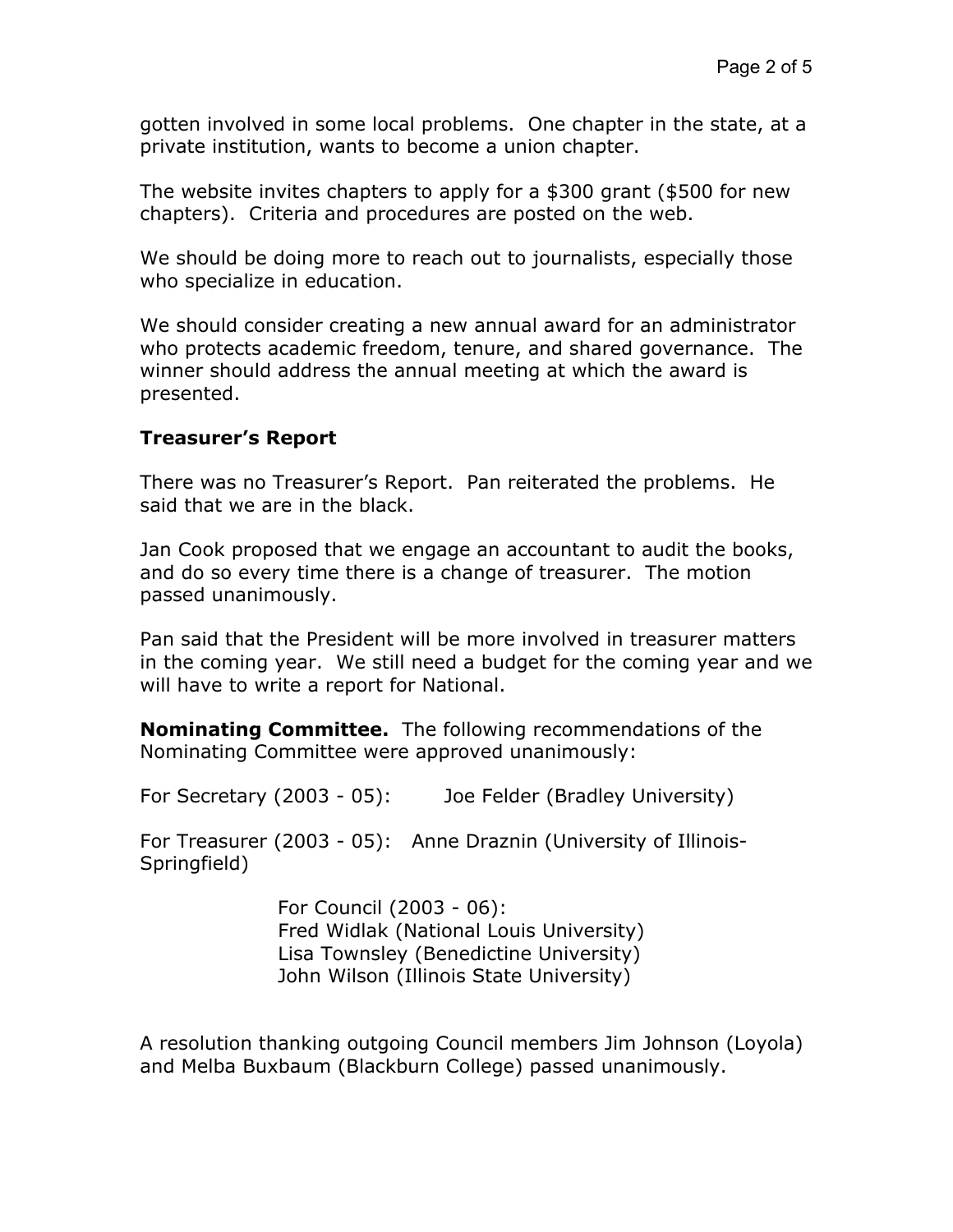#### **Report of Leo Welch, Editor of Academe and AAUP Lobbyist in Springfield.**

Leo Welch reported on his Testimony before the IBHI on February 4, 2003, entitled "Response to: Report of Performance Indicator Advisory Committee to the Illinois Board of Higher Education.

ILBHE already has state "performance indicators." And there is already a "national report card."

Of immediate concern is a pilot study on Outcomes Assessment, prepared by the Pew Charitable Trust. The goal of Pew is to develop a standard measure for the nation for purposes of making state-to-state comparisons and for possible use by accrediting agencies.

Pew pays for the pilot but ILBHE and the institutions provide staff time.

[Get full text of Leo's testimony via e-mail.]

The second page of Leo's testimony quotes from the "Mandated Assessment of Educational Outcomes," Report of the AAUP Committee on College and University Teaching, Research, and Publications, June 1991. Point 2 in the AAUP Report says that "The assessment should focus on... institutionally determined goals and objectives." The pilot is "one size fits all."

Point 1 in the AAUP Report says that "The faculty should have primary responsibility for establishing the criteria for assessment and methods for implementation. " The pilot has people from outside the state and the ILBHE staff decides the criteria and methods. Within institutions it is implemented by staff, not faculty.

Institutions decide whether or not to participate in the pilot, but the institutional decision is made by university presidents, not by faculty.

After discussion we agreed that:

- 1. There should be different standards for institutions with different missions.
- 2. The purpose of the standards should be to assure quality and attainment of the institution's own goals.
- 3. The standards should be developed by each institution, in particular by the faculty of each institution.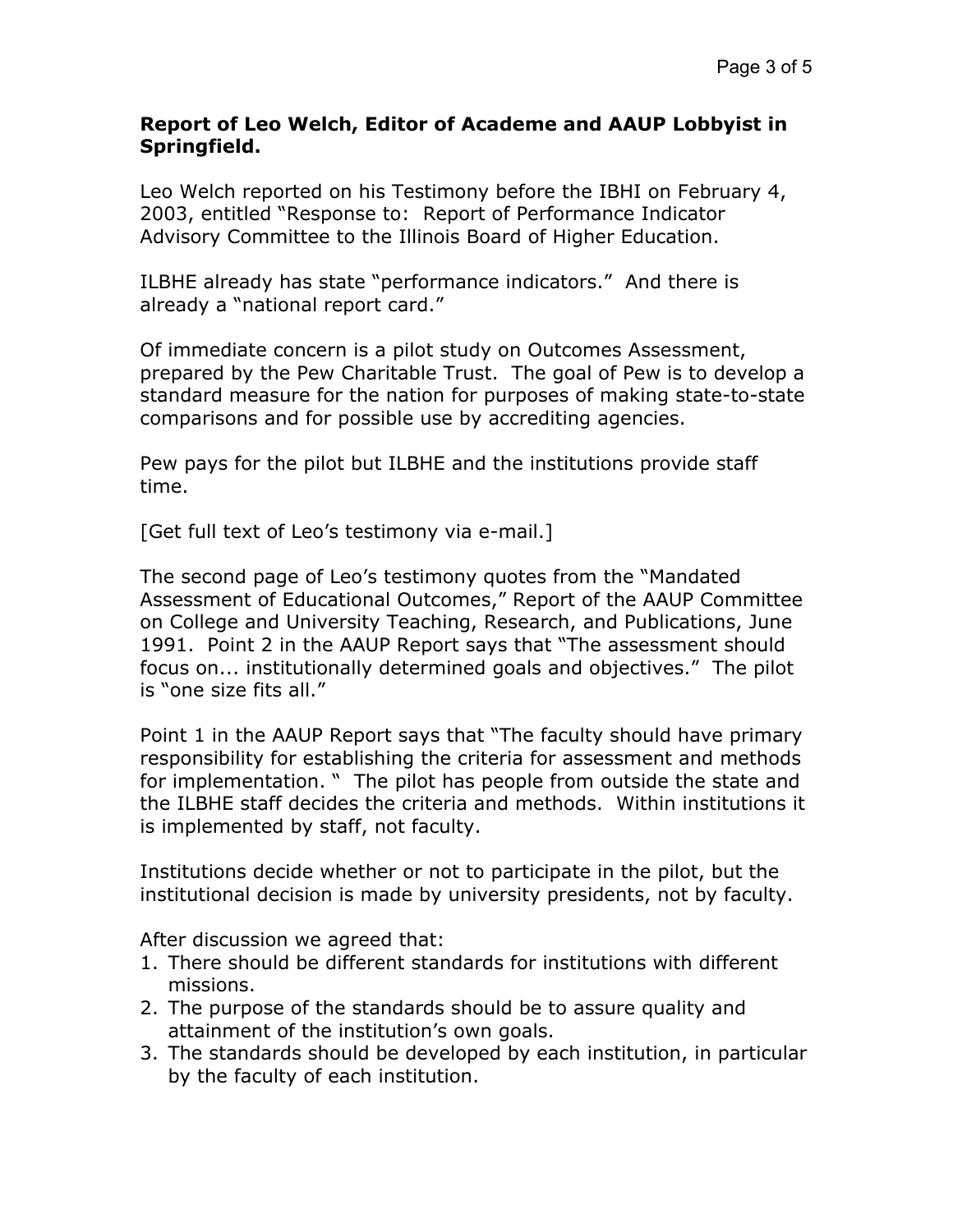These three points conform to AAUP guidelines, which are virtually the same as those of the North Central Association (the main accrediting agency for our region).

We agreed on the following action items:

- 1. Distribute [or post] Leo Welch's testimony, especially the points on the second page of his handout. [We did not agree on a final distribution list.]
- 2. Bob Hippensteele said that we should look at all of the relevant documents and deliberate before deciding what action to take. It was agreed to appoint an ad hoc committee to look at all of the relevant documents, deliberate, and propose a position paper and course of action to the Council via e-mail. It was agreed that the committee would be made up of Leo Welch, Ken Anderson, and Pan Papacosta.
- 3. Post the relevant ILBHE minutes on our website.
- 4. Invite "the appropriate people" to look at our website and solicit their comments.

Leo Welch is no longer on the Faculty Advisory Committee to the ILBHE, but Ken Anderson is on it and is chair, and Anne Draznin is also on it. We should get Ken's summary of the Faculty Advisory Committee's stand on the issue and possibly post it as well.

**Executive Director's Report.** Lynne Meyers spoke about communication with chapters and members. We have about 1000 members in the state. We have now have e-mail addresses for about 90 percent. We are trying to find the other 10 percent.

The newsletter is monthly. It will now be bimonthly. ["Bimonthly" is an ambiguous term. I think we mean once every other month.]

The list of chapter officers is not up to date. Lynne is working with the National office on keeping records up to date.

The state website is up and running. Leo Welch suggested that chapters could be encouraged to use the state website as their website.

**Committee on IL Academe.** Joan Berman Lesley Kordecki reported that they have been looking into the purpose of IL Academe, and alternative formats and modes of delivery.